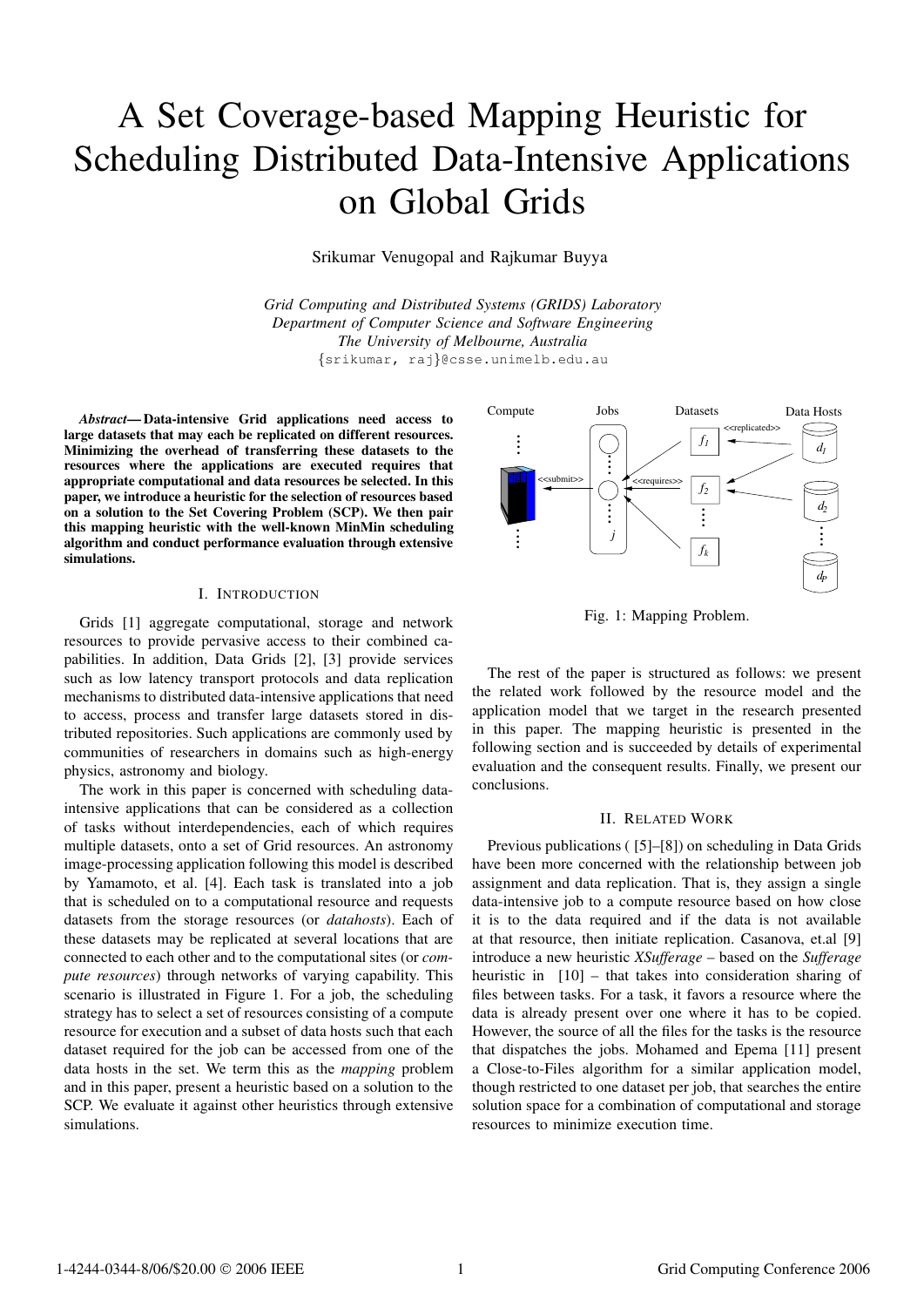The application model in this paper is, however, closer to that of Giersch, et. al [12] who consider the general problem of scheduling tasks requiring multiple files that are available from multiple sources and prove that this problem is NPcomplete. However, the approach followed in their paper is that of scheduling the jobs first and then replicating the data so as to minimize access time. Khanna, et. al [13] propose a hypergraph-based approach for scheduling a set of similar tasks with a view to minimize the I/O overhead by considering the sharing of files between the tasks. However, they do not take into account the aspect of replication as the files have only single sources.

The work in this paper is distinct from the related work because it considers: a) the problem of selecting a resource set for a job requiring multiple datasets in an environment where the data is available from multiple sources due to prior replication and b) the selection of computational and data resources for such a resource set to be interconnected. In a previous publication [14], we have introduced a greedy mapping heuristic for deadline and budget-based scheduling of applications following this model. In this paper however, we concentrate on the objective of reducing the total makespan of such applications.

## III. MODEL

# *A. Resource Model*

We model the target data-intensive computing environment based on existing production testbeds such as the European DataGrid testbed [3] or the United States Grid3 testbed [15]. As an example, Figure 2 shows a subset of European DataGrid Testbed 1 derived from Bell, et. al [6]. The resources in the figure are spread across 7 countries and belong to different autonomous administrative domains.



Fig. 2: European Data Grid Testbed 1 [6].

In such Grid networks, we consider a data-intensive computing environment to consist of a set of M compute resources  $R = {r_m}_{m=1}^M$  and a set of P data hosts, $D = {d_p}_{p=1}^P$ . A

compute resource is a high performance computing platform such as a cluster consisting of processing nodes that are connected in a private local area network and are managed by a batch job submission system hosted at the "head" node that is connected to the public Internet. A data host can be a storage resource such as a Mass Storage Facility connected to the Internet or may be simply a storage device attached to a compute resource in which case, it inherits the network properties of the latter. It is important to note that even in the second case, the data host is considered as a separate entity from the compute resource. We consider the logical network topology wherein each resource is connected to every other resource by a distinct logical network link whose capacity is given by the bottleneck bandwidth of the physical network between the resources. The time taken by a compute resource to access a dataset located on the storage resource at the same site is limited only by the intra-site bandwidth if the storage is a separate physical machine or by the bandwidth between the hard disk and other peripherals if the storage is on the compute machine itself. In both cases, it is considered to be an order of magnitude lower than the time taken to access a dataset through the Internet from other sites as there is contention for bandwidth among the various sites.

Data is organised in the form of datasets that are replicated on the data hosts by a separate replication process that follows a strategy (e.g. [6]) that takes into consideration various factors such as locality of access, load on the data host and available storage space. Information about the datasets and their location is available through a catalog such as the Storage Resource Broker Metadata Catalog [16].

## *B. Application Model*

The application is composed of a set of  $N$  jobs without interdependencies,  $J = \{j_i\}_{i=1}^N$ . Typically,  $N \gg M$ . Each job  $j, j \in J$  requires a subset  $F^j = \{f^j_k\}_{k=1}^K$  of a set of datasets,  $F$ , which are each replicated on a subset of  $P$  data hosts,  $D = \{d_p\}_{p=1}^P$ . For a dataset  $f \in F$ ,  $D_f \subseteq D$  is the set of data hosts on which  $f$  is replicated. These sets of data hosts are not pairwise disjoint, that is, a data host can provide any number of datasets at the same time. For a job j, a *resource set* is denoted by  $S^j = \{\{r\}, \{d_l\}_{l=1}^L\}$  where  $r \in R$  is the compute resource selected for executing the job and  $d_l \in D_{f_k}$ is the data host selected for accessing  $f_k^j \in F^j$ . Since multiple datasets can be retrieved from one data host,  $L \leq K$ , the number of datasets required by the job.



Fig. 3: Job Execution Stages and Times.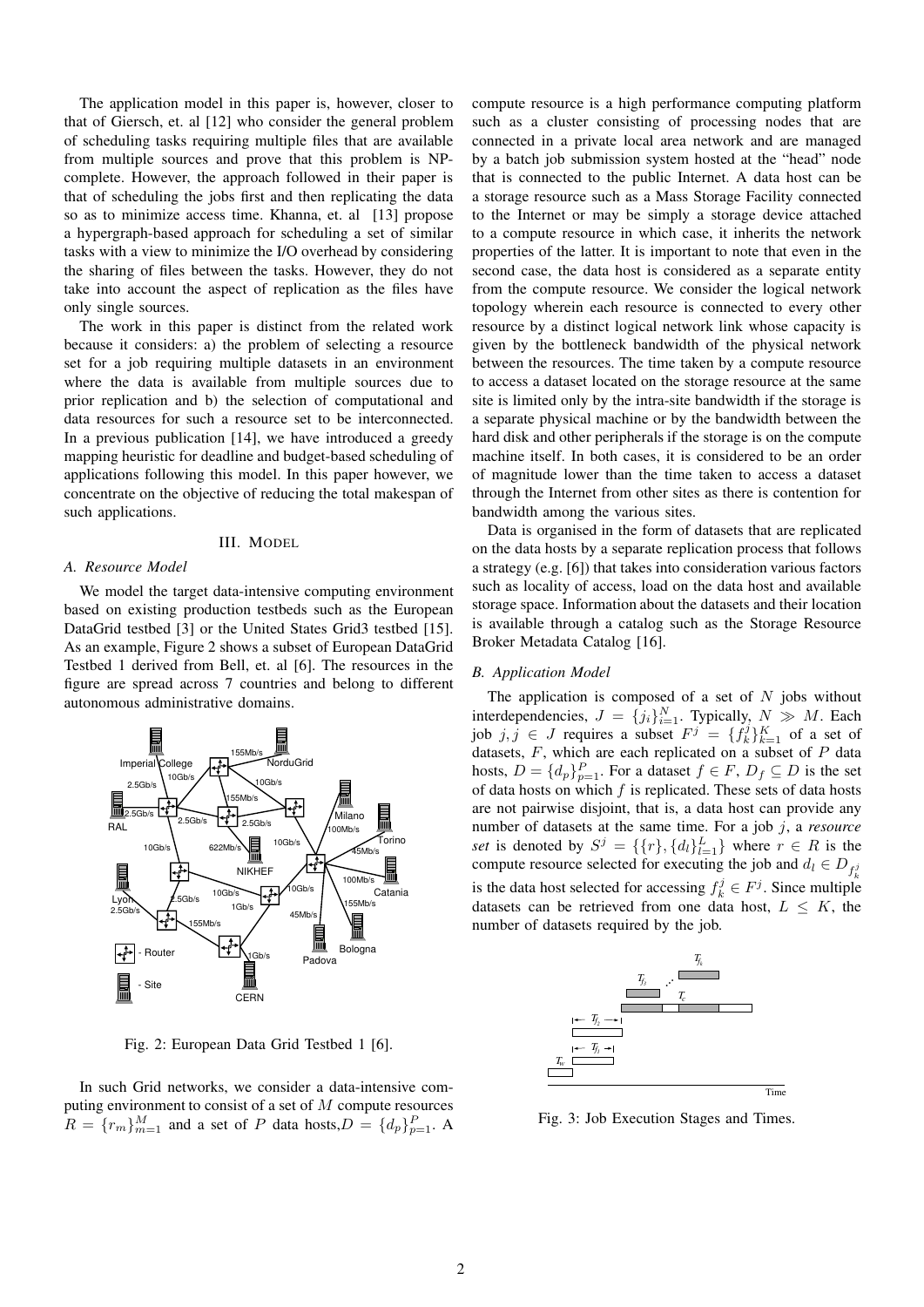Figure 3 shows a generic example of a data-intensive job with the times involved in various stages shown along a horizontal time-axis. The gray colors show overlaps between computation and data transfer operations.  $T_w$  is the time spent in waiting in the queue on the compute resource and  $T_c$  is the time spent by the job in purely computational operations (also called computation time).  $T_w$  and  $T_c$  are functions of the load and processing speed of the compute resource.  $T_{f_i}$ is the time required to transfer the file  $f_i$  from its data host to the compute resource and is dependent on the available bandwidth between the two. The completion time for the job,  $T_i$ , is the wallclock time taken for the job to finish execution and is a function of  $T_w$ ,  $T_c$  and  $T_{f_i}$ . For large datasets, the data transfer time impacts the completion time significantly. While the transfer time is determined by the manner in which the dataset is processed by the job, it is also influenced by the selection of data hosts. For example, many applications request and receive required datasets in parallel before starting computation. In this case,  $T_i = T_w + \max_{1 \leq i \leq K} (T_{f_i}) + T_c$ However, the number of simultaneous transfers determines the bandwidth available at the receiver end for each transfer and therefore, the  $T_{f_i}$ . Transfer times can be minimized by locating a compute resource associated with a data host that has the maximum number of datasets required by the job so that the bulk of the data access is local. This would also benefit the case where the job accesses datasets sequentially.

Our aim here is to select a resource set that produces the Minimum Completion Time (MCT) for a job. We adopt the strategy of finding the resource set with the least number of data hosts required to access the datasets required for a job and then, finding a suitable compute resource to execute it. In doing so, we try to maximise the local access of datasets and thus, reduce the transfer times. We experimentally show that this approach produces schedules that are competitive with the best and is reasonably fast as well.

## IV. SCHEDULING

The scheduler forms a part of a larger application execution framework such as a resource broker (e.g. [17], [18]). The resource broker is able to identify resources that meet minimum requirements of the application such as architecture (instruction set), operating system, storage threshold and data access permissions and these are provided as suitable candidates for job execution to the scheduler.

Figure 4 lists a generic scheduling algorithm for scheduling a set of jobs on a set of distributed compute resources. Each of the steps can be implemented independently of each other and therefore, many strategies are possible. In this paper, we concentrate on the process within the *for* loop, that is, finding the appropriate resource set for a job.

## *A. Mapping Heuristic*

For a job  $j \in J$ , consider a graph  $G^j = (V, E)$  where  $V = (\bigcup_{f \in F^j} \{D_f\}) \cup F^j$  and E is the set of all directed edges  $\{d, f\}$  such that  $d \in D_f$ . Our aim here is to find the minimum set  $H$  of data hosts such that there exists an edge



Fig. 4: A Generic Scheduling Algorithm.



Fig. 5: (a) Job  $j$  dependendent on 3 datasets. (b) Directed graph of data resources and data sets for job  $j$ . (c) A dominating set for the data graph.

from a member of H to f for every  $f \in F_i$  in G and no other set  $H' \subset H$  satisfies that requirement. The set H is called the *minimal dominating vertex set* for graph G. However, it is possible that more than one such set exists for a graph. Our interest is in finding a minimal dominating set of datahosts such that the completion time for j is reduced. Figures  $5(a)$ - $5(c)$  illustrate this with an example of a job j that requires 3 datasets  $f_1$ ,  $f_2$  and  $f_3$  that are replicated on data host sets  $\{d_1, d_2\}$ ,  $\{d_2, d_3\}$  and  $\{d_1, d_4\}$  respectively. Figure 5(c) shows a possible dominating set for the graph of datasets and data hosts shown in Figure 5(b).

From Figure 5(b), we can build a reduced adjacency matrix A for graph G wherein  $a_{ik} = 1$  if data host  $d_i$  contains  $f_k$ . Such an adjacency matrix is shown in Figure 6(a). Therefore, the problem of finding the minimum dominating sets for  $G$  is now equivalent to finding the sets of the least number of rows such that every column contains an entry of 1 in at least one of the rows. This problem has been studied extensively as the *Set Covering Problem* [19].

Christofides [20] provides an approximate tree search algorithm for finding a solution to the general Set Covering Problem. Based on this algorithm, we propose a mapping heuristic to find a minimum dominating set that ensures the smallest makespan. The heuristic is listed in Figure 7.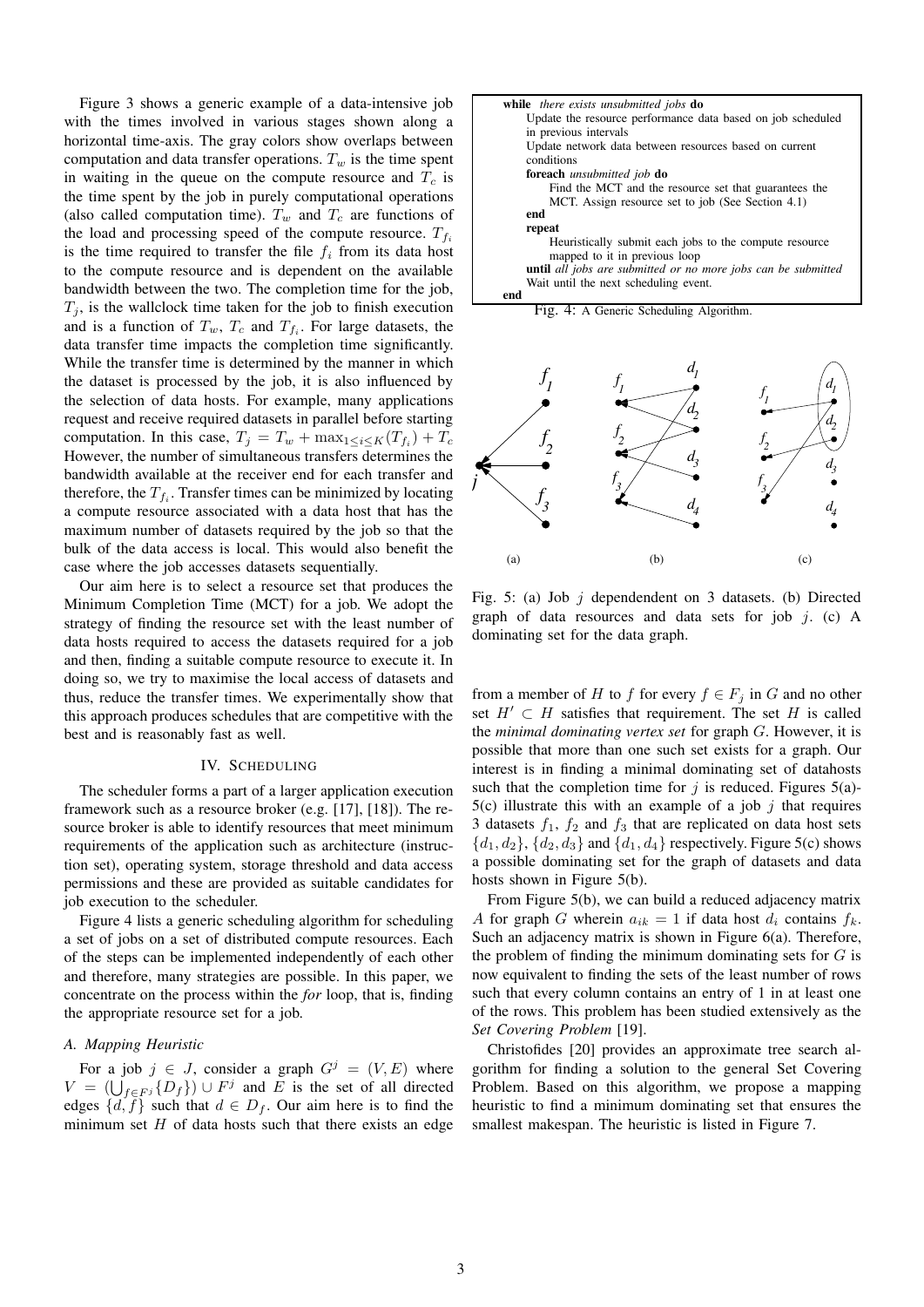$$
\begin{array}{cccc}\nf_1 & f_2 & f_3 \\
d_1 & 1 & 0 & 1 \\
d_2 & 1 & 1 & 0 \\
d_3 & 0 & 1 & 0 \\
a_4 & 0 & 0 & 1\n\end{array}\n\qquad\n\begin{array}{c}\nf_1 & f_2 & f_3 \\
d_2 & 1 & 1 & 0 \\
d_2 & 1 & 1 & 0 \\
d_3 & 0 & 1 & 0 \\
d_4 & 1 & 0 & 1 \\
d_4 & 0 & 0 & 1\n\end{array}
$$
\n
$$
\begin{array}{c}\nf_1 & f_2 & f_3 \\
d_2 & 1 & 1 & 0 \\
d_3 & 0 & 1 & 0 \\
d_4 & 1 & 0 & 1 \\
d_5 & 0 & 1 & 0 \\
d_6 & 0 & 1 & 0\n\end{array}
$$

Fig. 6: (a) Adjacency Matrix. (b) Tableau.

At the start of the process, from the adjacency matrix, we create a tableau  $T$  consisting of  $K$  blocks of rows, where the  $k^{th}$  block consists of rows corresponding to data hosts that contain  $f_k$ . An example of a tableau generated from the adjacency matrix of Figure 6(a) is shown in Figure 6(b). The set of data hosts  $B$  keeps track of the current solution set of datahosts, the set  $E$  contains the datasets already covered by the solution set and the variable  $z$  keeps track of the makespan offered by the current solution set. The final solution set is stored in  $B_{final}$ . During execution, the blocks are searched sequentially starting from the  $k^{th}$  block where k is the smallest index,  $1 \leq k \leq K$  such that  $f_k \notin E$ . Within the  $k^{th}$  block, let  $d_q^k$  mark the data host under consideration where q is a row pointer within block k. We add  $d_q^k$  to B and all the datasets for which the corresponding row contains  $1$ , to  $E$  as they are already covered by  $d_q^k$ . These datasets are removed from consideration and the process then moves to the next uncovered block until  $E = F_i$ , that is, all the datasets have been covered. The function  $MCT(B)$  computes the expected completion time for each compute resource combined with the solution set  $B$  and returns with the minimum of the completion time so found.

Through the recursive procedure outlined in the listing, the heuristic then backtracks and discovers other solution sets. The solution set that guarantees minimum makespan is then chosen as the final . The search terminates when the first block is exhausted. Therefore, before the tableau is created, we sort the rows of the adjacency matrix (that is, the data hosts) in the descending order of the number of columns with 1's (or the number of datasets contained). Also, in the tableau, the same sorting order is applied to the rows in each block. As the minimal dominating sets would obviously contain at least one of the datahosts with the maximum number of datasets, this increases the chances of more dominating sets being in the path of the search function within the proposed heuristic. Overall, the running time of the mapping heuristic is given by  $O(MK^2)$  where  $MK^2$  is the number of resource sets that are searched by the heuristic to find one that provides the least completion time.

*Begin Main*

- *1.* For a job  $j$ , create the adjacency matrix  $A$  with data hosts forming the rows and datasets forming the columns.
- *2.* Sort the rows of A in the descending order of the number of 1's in a row.
- *3.* Create the tableau T from sorted A and begin with initial solution set  $B_{final} = \phi$ ,  $B = \phi$ ,  $E = \phi$  and  $z = \infty$
- *4.* Search ( $B_{final}$ , B, T, E, z)
- 5.  $S^j \leftarrow \{\{r\}, B_{final}\}$  where  $r \in R$  such that MCT ( $B_{final}$ ) is minimum *End Main*

Search( $B_{final}$ , B, T, E, z)

- 6. Find the minimum k, such that  $f_k \notin E$ . Let  $T_k$  be the block of rows in T corresponding to  $f_k$ . Set a pointer q to the top of  $T_k$ .
- *7.* **while**  $q$  *does not reach the end of*  $T_k$  **do**
- *8.*  $F_T \leftarrow \{f_i | t_{qi} = 1, 1 \leq i \leq K\}$
- 9.  $B \leftarrow B \cup \{d_q^k\}, E \leftarrow E \cup F_T$
- *if*  $E = F^j$  **then**
- *11.* **if**  $z > MCT$  *(B)* **then**
- *12.*  $B_{final} \leftarrow B, z \leftarrow MCT \text{ (B)}$
- *13.* **else** Search( $B_{final}$ , B, T, E, z)
- 14.  $B \leftarrow B \{d_q^k\}, E \leftarrow E F_T$ <br>15. Increment *a*
- Increment q

*16.* **end**

- $MCT(B)$
- 17. Find  $r \in R$  such that the resource set  $S^j = \{ \{r\}, B \}$  gives minimum completion time



Other heuristics that are possible or have been proposed include the ones described below:

*Compute-First* - In this mapping, a compute resource that ensures minimum computation time  $(T_c)$  is selected for the job first followed by choosing data hosts that have the best bandwidths to the selected resource. This is in contrast to our approach that places more importance on selection of data hosts. The running time of this heuristic is  $O(MK)$ .

*Greedy* - This heuristic builds the resource set by iterating through the list of datasets and making a greedy choice for the data host for accessing each dataset, followed by choosing the nearest compute resource for that data host. At the end of each iteration, it checks whether the compute resource so selected is better than the one selected in previous iteration when the data hosts selected previously are considered. This heuristic was presented in [14]. The running time of this heuristic is  $O(KP)$ .

*Brute Force* - In this case, all the possible resource sets for a particular job are generated and the one guaranteeing the MCT is chosen for the job. This is a generalisation of the heuristic presented in [11]. While this heuristic guarantees that the resource set selected will be the best for the job, it searches through  $MP<sup>K</sup>$  resource sets at a time. This leads to unreasonably large search spaces for higher values of K. For example, for a job requiring 5 datasets with 20 possible data hosts and 20 available compute resources, the search space will consist of  $(20 * 20^5) = 64 * 10^6$  resource sets.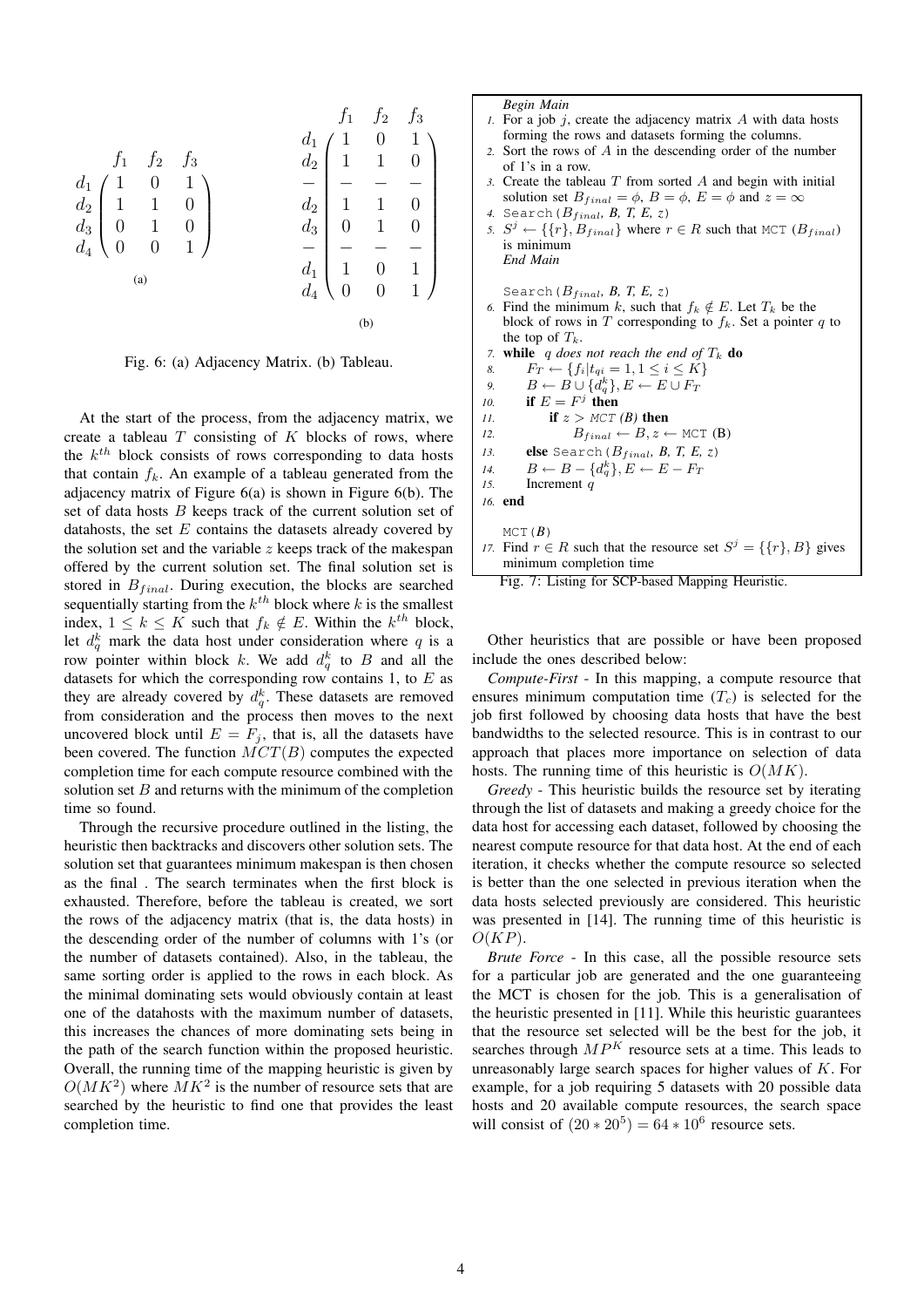A point to note is that the sets of datasets required by 2 or more jobs in the same set are not mutually exclusive. Any dataset that is transferred during from one resource to another is retained at the receiver and therefore, this presents an additional source of data to successive jobs requiring access to that dataset.

While the mapping heuristic finds a resource set for a single job, we wish to minimize the total *makespan* [10], the total time from the start of the scheduling to the completion of the last job, of the application consisting of  $N$  such dataintensive jobs. To that end, we apply the well-known MinMin heuristic, proposed in [10], to schedule the entire set of jobs. The MinMin heuristic submits the job with the smallest MCT to the compute resource (already selected by the mapping heuristic for the job) that guarantees it.

## V. EXPERIMENTS

We have used GridSim with its new Data Grid capabilities [21] to simulate the data-intensive environment and evaluate the performance of scheduling algorithms. For evaluation, we have used the EU DataGrid topology based on the testbed shown in Figure 2. The details of the Grid resources used in our evaluation is shown in Table I. The resources in the actual testbed have gone through several configuration changes, not all of which are publicly available, and hence it was impossible to model their layout and CPU capability accurately. Instead, it was decided to create a configuration for each resource such that the modelled testbed in whole would reflect the heterogeneity of platforms and capabilities that is normally the characteristic of Grid resources. All the resources were simulated as clusters with a batch job management system using space-shared policy, as a front-end to single CPU processing nodes. The CPUs are rated in terms of MIPS (Million Instructions Per Sec). The resource at CERN was considered as a pure data source (data host) in our evaluation and hence, no jobs were submitted to it. To model resource contention caused by multiple users, we associate a *mean load* with each resource. The load factor is the ratio of the number of CPUs that are occupied to the total number of CPUs available within a resource. During the simulation, for each resource, we derive the instantaneous resource load from a Gaussian distribution with its mean as the load shown in Table I.

Similarly, we model the variability of the available network bandwidth by associating an availability factor with a link which is the ratio of the available bandwidth to the total bandwidth. During simulation, the instantaneous measure is derived from another Gaussian distribution centered around a mean availability factor assigned at random to each of the links.

Within this evaluation, we consider a universal set of datasets, each of which are replicated on one or more of the resources. Studies of similar environments [22] have shown that the size of the datasets follow a heavy-tailed distribution in which there are larger numbers of smaller size files and vice

TABLE I: Simulated configuration of resources within EDG testbed.

| <b>Resource Name (Lo-</b><br>cation) | No.<br>of<br><b>Nodes</b> | <b>CPU</b><br>Rating | <b>Storage</b><br>(TB) | Load |
|--------------------------------------|---------------------------|----------------------|------------------------|------|
|                                      |                           | (MIPS)               |                        |      |
| RAL (UK)                             | 41                        | 1140                 | 2.75                   | 0.9  |
| College<br>Imperial                  | 52                        | 1330                 | 1.80                   | 0.95 |
| (UK)                                 |                           |                      |                        |      |
| NorduGrid (Norway)                   | 17                        | 1176                 | 1.00                   | 0.9  |
| <b>NIKHEF</b>                        | 18                        | 1166                 | 0.50                   | 0.9  |
| (Netherlands)                        |                           |                      |                        |      |
| Lyon (France)                        | 12                        | 1320                 | 1.35                   | 0.8  |
| <b>CERN</b> (Switzerland)            |                           |                      | 12                     |      |
| Milano (Italy)                       |                           | 1,000                | 0.35                   | 0.5  |
| Torino (Italy)                       | 4                         | 1330                 | 0.10                   | 0.5  |
| Catania (Italy)                      | 5                         | 1200                 | 0.25                   | 0.6  |
| Padova (Italy)                       | 13                        | 1,000                | 0.05                   | 0.4  |
| Bologna (Italy)                      | 20                        | 1140                 | 5.00                   | 0.8  |

versa. Therefore, we generate the set of datasets with sizes distributed according to the logarithmic distribution in the interval  $[1GB, 6GB]$ . The distribution of datasets depends on many factors itself including variations in popularity, the replication strategy employed and the nature of the fabric. Within our evaluation, we have used two commonly considered patterns of file distribution:

- *Uniform :* Here, the distribution of datasets is modeled on a uniform random probability distribution. In this scenario, each file is equally likely to be replicated at any site.
- *Zipf :* Zipf-like distributions follow a power law model in which the probability of occurence of the  $i<sup>th</sup>$  ranked file in a list of files is inversely proportional to  $i^{-a}$  where  $a \leq 1$ . In other words, a few files are distributed widely whereas most of files are found in one or two places. This models a scenario where the files are replicated on the basis of popularity. It has been shown that Zipf-like distributions holds true in cases such as requests for pages in World Wide Web where a few of the sites are visited the most [23]. This scenario has been evaluated for a Data Grid environment in related publications [24].

Henceforth, we will consider the distribution applied to be described by the variable Dist. We also control the distribution of datasets through a parameter called the *degree of replication* which is the maximum possible number of copies of any dataset in a Data Grid. The degree of replication in our evaluation is 5.

On the application side, there are three variables that determine the performance of the application: the size of the application or the number of jobs in the application  $(N)$ , the number of datasets required by each job  $(K)$  and the computational size of a job  $(Size(j))$  expressed in Million Instructions (MI). For each job, K datasets are selected at random from the universal set of datasets. For the purpose of comparison, we keep  $K$  a constant among all the jobs in a set although this is not a condition imposed on the heuristic itself. An experiment is described by the tuple  $(N, K, Size, Dist)$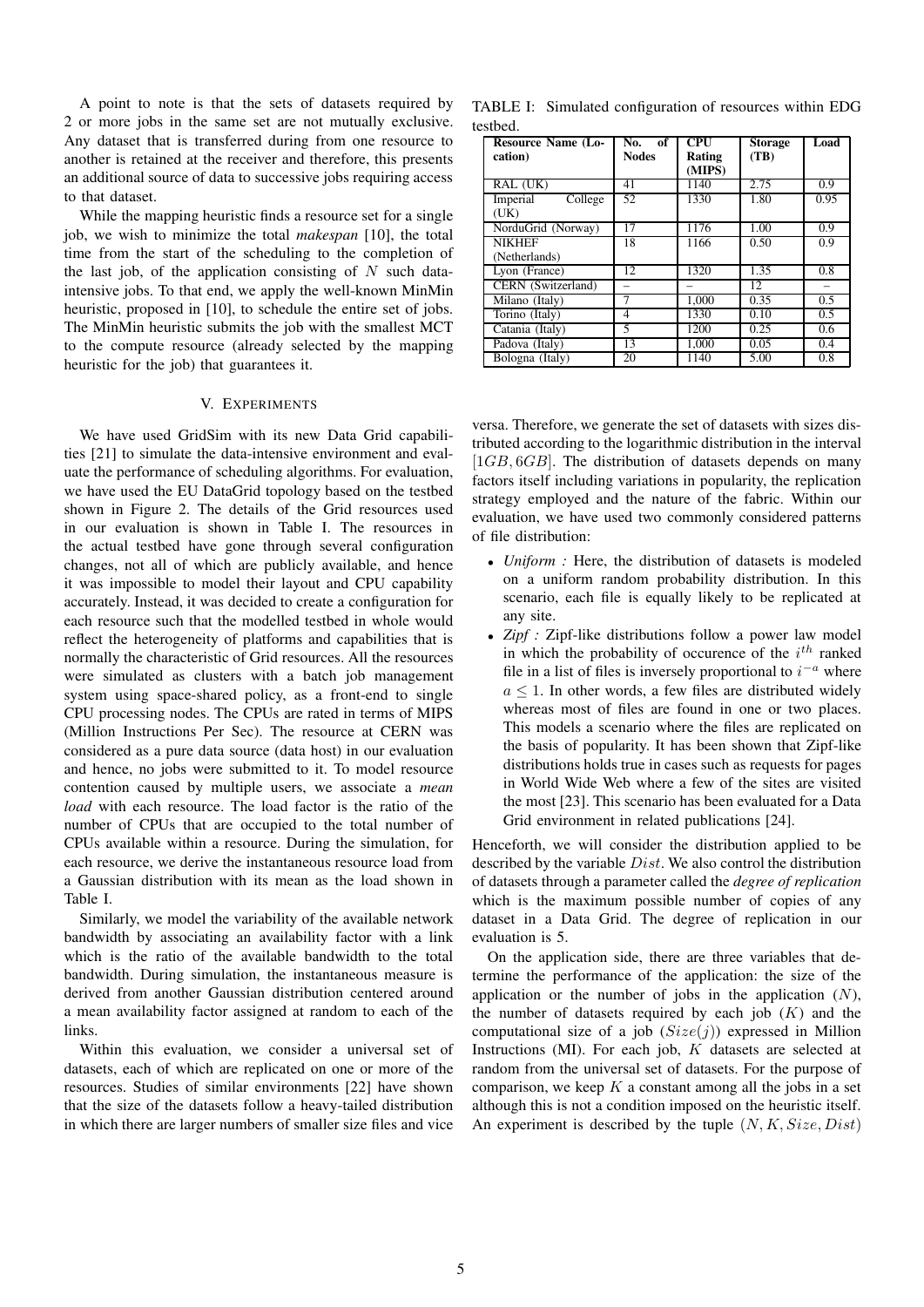for which all the heuristics are evaluated. At the beginning of each experiment, the set of datasets, their distribution among the resources and the set of jobs are generated. This configuration is then kept constant while each of the four mapping heuristics are evaluated in turn. We have conducted 50 such experiments with different values for  $N, K, Size$ and Dist and in the next section, we present results of our evaluation.

*A. Results*

TABLE II: Summary of Evaluations

| <b>Mapping</b><br><b>Heuristic</b> | Geometric<br>Mean | Avg. deg.     | Avg. rank  |
|------------------------------------|-------------------|---------------|------------|
| Compute-First                      | 37593.71          | 69.01 (19.4)  | 3.63(0.48) |
| Greedy                             | 36927.44          | 71.86 (50.55) | 3.23(0.71) |
| <b>SCP</b>                         | 24011.17          | 7.68(10.42)   | 1.67(0.6)  |
| <b>Brute Force</b>                 | 23218.49          | 3.87(6.46)    | 1.47(0.58) |



(a) Size=300000 MI, K=3, Dist=Uniform



(b) Size=300000 MI,K=3, Dist=Zipf

Fig. 8: Makespan vs Number of Jobs.

The results of our evaluations are summarised in Table II and are based on the methodology provided in [9]. *SCP* refers to the heuristic proposed in this paper. For each mapping



(a) N=600,Size=300000 MI, Dist=Uniform



(b) N=600,Size=300000 MI, Dist=Zipf

Fig. 9: Makespan vs Datasets per Job.

heuristic, the table contains three values: 1) *Geometric Mean* of the makespans, 2) Average degradation *(Avg. deg.)* from the best heuristic in an experiment and 3) Average ranking *(Avg. rank)* of each heuristic in an experiment. The geometric mean is used as the makespans vary in orders of magnitude according to parameters such as number of jobs per application set, number of files per job and the size of each job. Degradation for a heuristic is the difference between the makespan of that heuristic and that of the best heuristic for a particular experiment and expressed as a percentage of the latter. The average degradation is computed as an arithmetic mean over all experiments and the standard deviation of the population is given in the parantheses next to the means in the table. This is the measure of how far a heuristic is away from the best heuristic for an experiment. A lower number certainly means that the application is on an average the best one. The ranking is in the ascending order of makespans produced by the heuristics for each experiment, that is, lower the makespan, lower the rank of the heuristic. The standard deviation of the population is provided alongside the averages in the table.

The three values together provide a consolidated view of the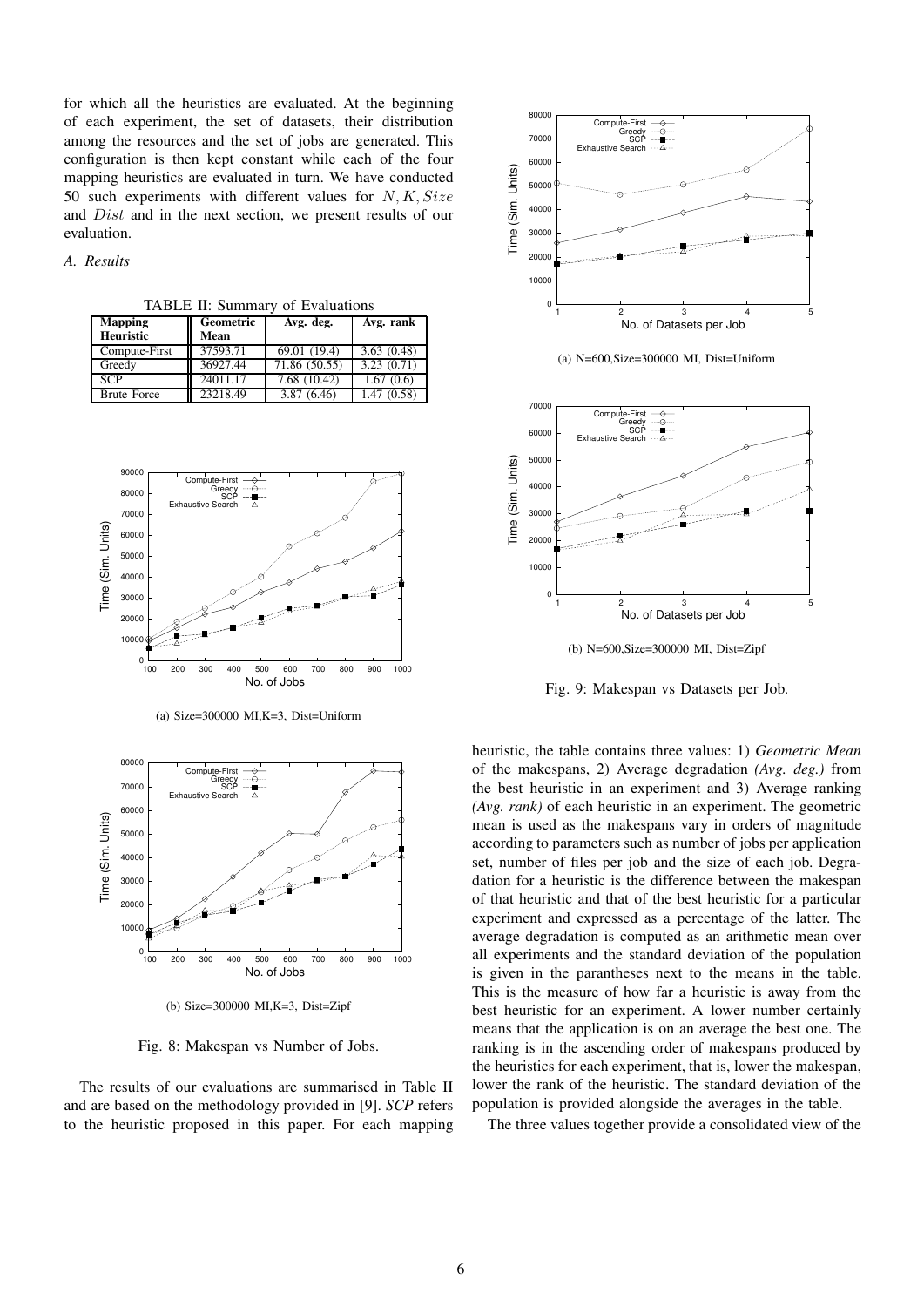

(a) N=600, K=3, Dist=Uniform



(b) N=600, K=5, Dist=Uniform

Fig. 10: Makespan vs Job Size.

performance of each heuristic. For example, we can see that on an average Compute-First and Greedy both perform worse than either SCP or Brute Force. However, the standard deviation of the population is much higher in the case of Greedy than that of Compute-First. Therefore, it can also be said that Compute-First can be expected to perform worst most of time. Indeed, in a few of the experiments, Greedy performed as good or even better than SCP while Compute-First never came close to the performance of the other heuristics.

As expected, between SCP and Brute Force, the latter is the clear winner having a consistently lower score than the former. However, the computational complexity of Brute Force means that as the number of datasets per job increases, the number of resource sets that need to be considered by the Brute Force heuristic increases dramatically. The geometric mean and average rank of SCP is close to that of Brute Force heuristic. The average rank is less than 2 for both heuristics which implies that in many scenarios, SCP provides a better performance than Brute Force.

This view is reinforced from the graphs in Figures 8-10 which show the effect of varying one of the variables, all

others kept constant. SCP and Brute-force give almost similar performance while either Greedy or Compute-First is the worst in almost all cases. The effect of job distribution is most visible on the Greedy heuristic. When the files are distributed according to the Zipf distribution, the performance of Greedy comes close to or in some cases, becomes as competitive as SCP. This is due to the fact that in Zipf distribution, there are most of the datasets are not replicated widely and therefore, there is not as much choice of data hosts as there is in Uniform distribution. In such a case, Greedy is able to form minimal resource sets. Also, it can be seen that as the number of jobs increases, the makespan of Compute-First and Greedy heuristic rise more steeply than the other two.

#### VI. CONCLUSION AND FUTURE WORK

We have presented the problem of mapping an application with a collection of jobs that require multiple datasets that are each replicated on multiple data hosts to Grid resources. We have also proposed a heuristic based on a solution to the Set Covering Problem. We have shown via simulation that the proposed heuristic is better than Compute-First and Greedy approaches and leads to schedules that are competitive with the exhaustive search (Brute Force) approach while being orders of magnitude faster.

As part of immediate future work, we plan to evaluate the SCP mapping heuristic using other task scheduling algorithms such as Max-min, Sufferage and Genetic Algorithms. The performance of the SCP-based heuristic in scenarios involving dependent tasks such as Directed Acyclic Graphs (DAGs) also needs to be investigated.

#### ACKNOWLEDGEMENT

We would like to thank Anthony Sulistio for his help with the use of GridSim. We would also like to thank Tianchi Ma, Kyong Hoon Kim and Chee Shin Yeo (GRIDS Lab), and the anonymous reviewers for their comments that have helped improve the quality of this paper.

#### **REFERENCES**

- [1] I. Foster and C. Kesselman, *The Grid: Blueprint for a Future Computing Infrastructure*. San Francisco, USA: Morgan Kaufmann Publishers, 1999.
- [2] A. Chervenak, I. Foster, C. Kesselman, C. Salisbury, and S. Tuecke, "The Data Grid: Towards an architecture for the distributed management and analysis of large scientific datasets," *Journal of Network and Computer Applications*, vol. 23, no. 3, pp. 187–200, 2000.
- [3] W. Hoschek, F. J. Jaen-Martinez, A. Samar, H. Stockinger, and K. Stockinger, "Data Management in an International Data Grid Project," in *Proceedings of the 1st IEEE/ACM International Workshop on Grid Computing (GRID '00)*. Bangalore, India: Springer-Verlag, Berlin, Germany, Dec. 2000.
- [4] N. Yamamoto, O. Tatebe, and S. Sekiguchi, "Parallel and Distributed Astronomical Data Analysis on Grid Datafarm," in *Proceedings of 5th IEEE/ACM International Workshop on Grid Computing (Grid 2004)*. Pittsburgh, USA: IEEE CS Press,Los Alamitos, CA, USA, Nov. 2004.
- [5] K. Ranganathan and I. Foster, "Decoupling Computation and Data Scheduling in Distributed Data-Intensive Applications," in *Proceedings of the 11th IEEE Symposium on High Performance Distributed Com-*Edinburgh, UK: IEEE CS Press, Los Alamitos, CA, USA, July 2002.